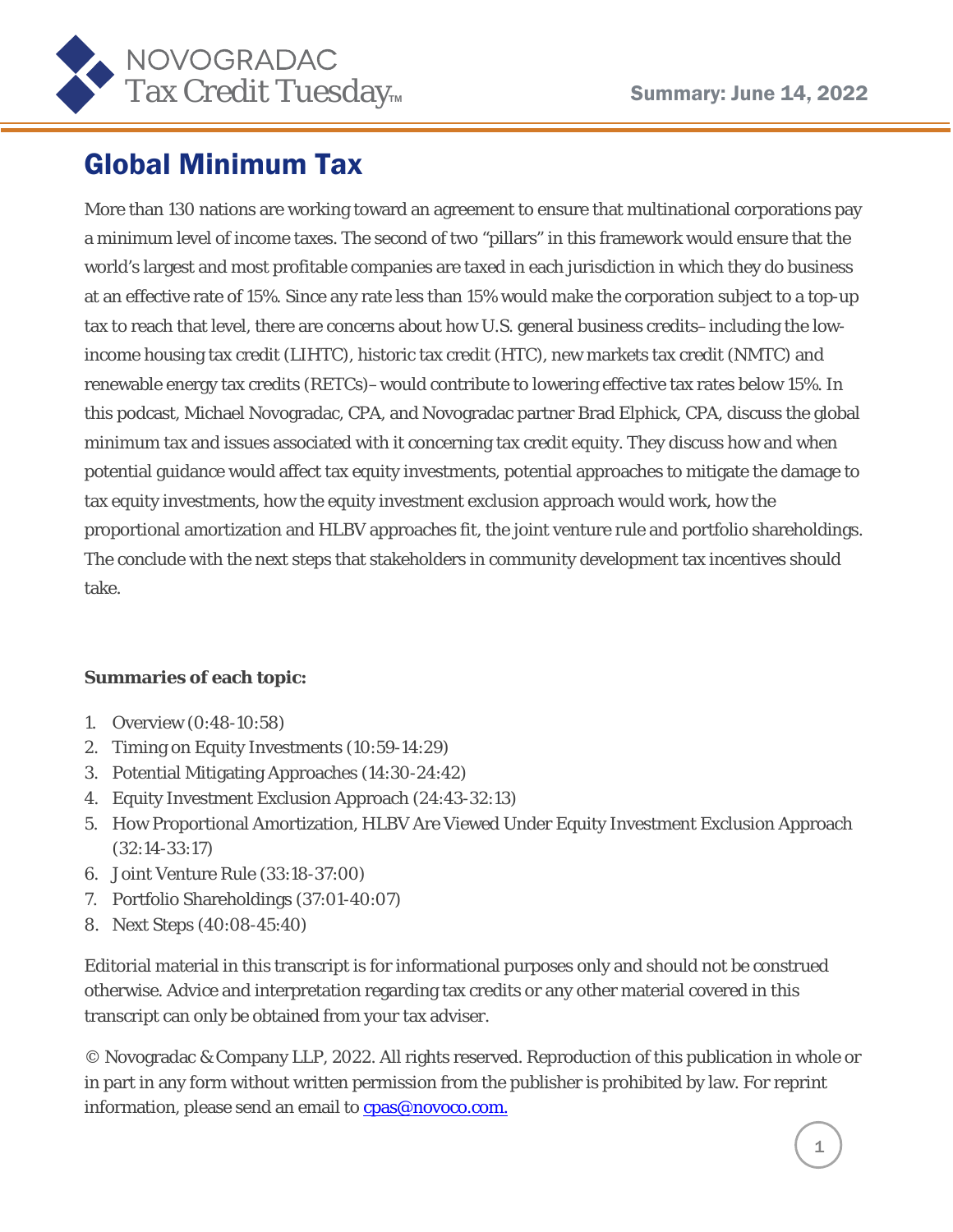

# **Transcript**

[00:00:10] **Michael Novogradac, CPA:** Hello. I'm Michael Novogradac. And this is Tax Credit Tuesday. This is the June 14, 2022, podcast.

In today's podcast, we're going to discuss the potential enactment of a global minimum tax and how that could affect equity pricing of community development tax credits. Now, those of you who listened to last week's podcast on new markets tax credits and target populations might be thinking that this podcast was supposed to be about lease accounting. Well, we pushed back the lease accounting podcast one week so we can discuss the global minimum tax this week and its potentially far-reaching adverse consequences.

### **Overview**

Many listeners to this podcast may not be aware of international efforts to ensure major global companies pay a minimum level of income taxes. Still others likely have heard of the issue, but are unclear of the potential sizable damaging adverse effects on community development investing. I'll begin the podcast by providing an overview of international efforts to enact a global minimum tax, then we'll get into more discussion with my partner, Brad Elphick, from our Atlanta office, and the steps we are taking to attempt to mitigate the potential adverse effects.

The global minimum tax proposal is being led by the Organization of Economic Cooperation Development or OECD, and as part of a two-prong plan, a plan that more than 130 countries have agreed in principle to support. One prong of the plan, which the document calls a pillar, would allow governments to tax the world's largest and most profitable firms based on where their goods and services are sold rather than where they are based.

The second pillar is what we're going to discuss today. The second pillar, or Pillar II, would create a system to ensure that large multinational enterprises pay at least a 15% minimum tax on book income. Now, the enforcement mechanism is a unique and creative idea. To ensure that all countries are incented to adopt a 15% minimum tax, the proposal includes what is referred to as a top-up tax. Under the proposal, to the extent that a company has income sourced to a country that does not have a minimum tax rate of 15%, other countries are allowed to charge a top-up tax, such that the multinational is paying a 15% tax rate in each country in which net income is sourced. In short, countries that adopt a plan would charge additional taxes, a top-up tax, on the net income of a multinational that is sourced to countries that have not adopted the minimum tax. This top-up tax concept creates an incentive for noncompliant countries to comply so that they can claim the tax revenue that otherwise would be claimed by other countries. By at least one estimate, the global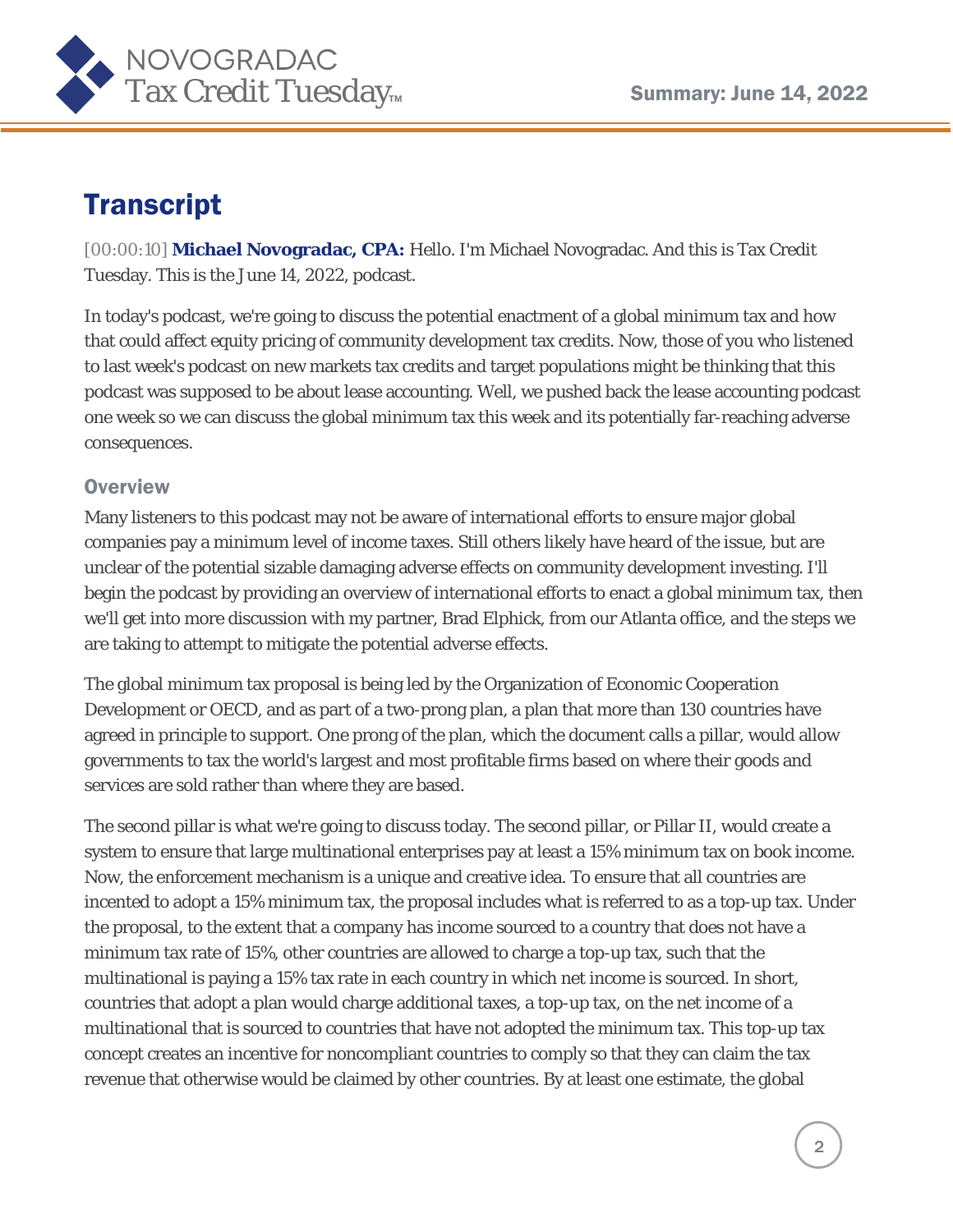

minimum tax proposal, if enacted, would generate about \$150 billion in additional tax revenue across the globe.

So where are we in terms of implementation? Well, it hasn't been implemented, but last December, a 70-page model rules document was released and then in March of this year, just a few months ago, a 228-page commentary on the model rules was released. By rough analogy, you can think of the model rules that were released last December as equivalent of a statute and you can think of the commentary that was released in March of this year as the somewhat equivalent of regulations. And as of today, we next expect additional implementation guidance to be set forth by the OECD and the European Union is considering approving the package. The goal is to have the rules take effect in 2023, though, that date appears to be slipping. I should also note, in addition to the European Union considering approving the package, maybe by the end of this month, more likely in the coming months, the U.S. is also firmly behind adoption of these rules.

Now, with that as background, let's turn to how a global minimum tax rate of 15% could affect investment in community development tax credit equity. As noted, the goal of this international effort is to ensure that corporations pay at least a 15% tax on book income. So the simple question is how do U.S. community development tax credits affect the calculation or the determination of this 15% tax rate? The corollary or derivative questions are, is the minimum rate calculation determined after a company reduces their taxes by U.S. community development tax credits or before? And another question: is the calculation determined by excluding investments in community development tax credits? These are some of the questions that companies face. In discussing community development tax credits, we're principally referring to the low-income housing tax credit, new markets tax credit, historic tax credit and renewable energy tax credits and also any future credits that might be enacted, like the neighborhood homes investment credit. I further note that low-income housing tax credits and renewable energy tax credits are getting the most attention right now, as those credits have the greatest potential to move the effective tax rate needle, given the volume of annual tax credits in those areas. New markets tax credits and historic tax credits are affected, but they're less likely to move that 15% needle, if you will.

Now, it may be obvious to many, but it is worth emphasizing that this issue arises because the largest investors by dollar volume in U.S. community development tax incentives are multinational corporations, which fall under the umbrella of the global minimum tax rules. For those corporations that are under the umbrella of the global minimum tax proposal, an investment in tax credits could reduce their effective tax burden to less than 15% and unless there is some mitigation, those corporations have to pay additional taxes in other countries and those additional taxes could reduce the benefit of their tax credit investments, which of course would lead many current investors to invest less and to potentially sell existing investments.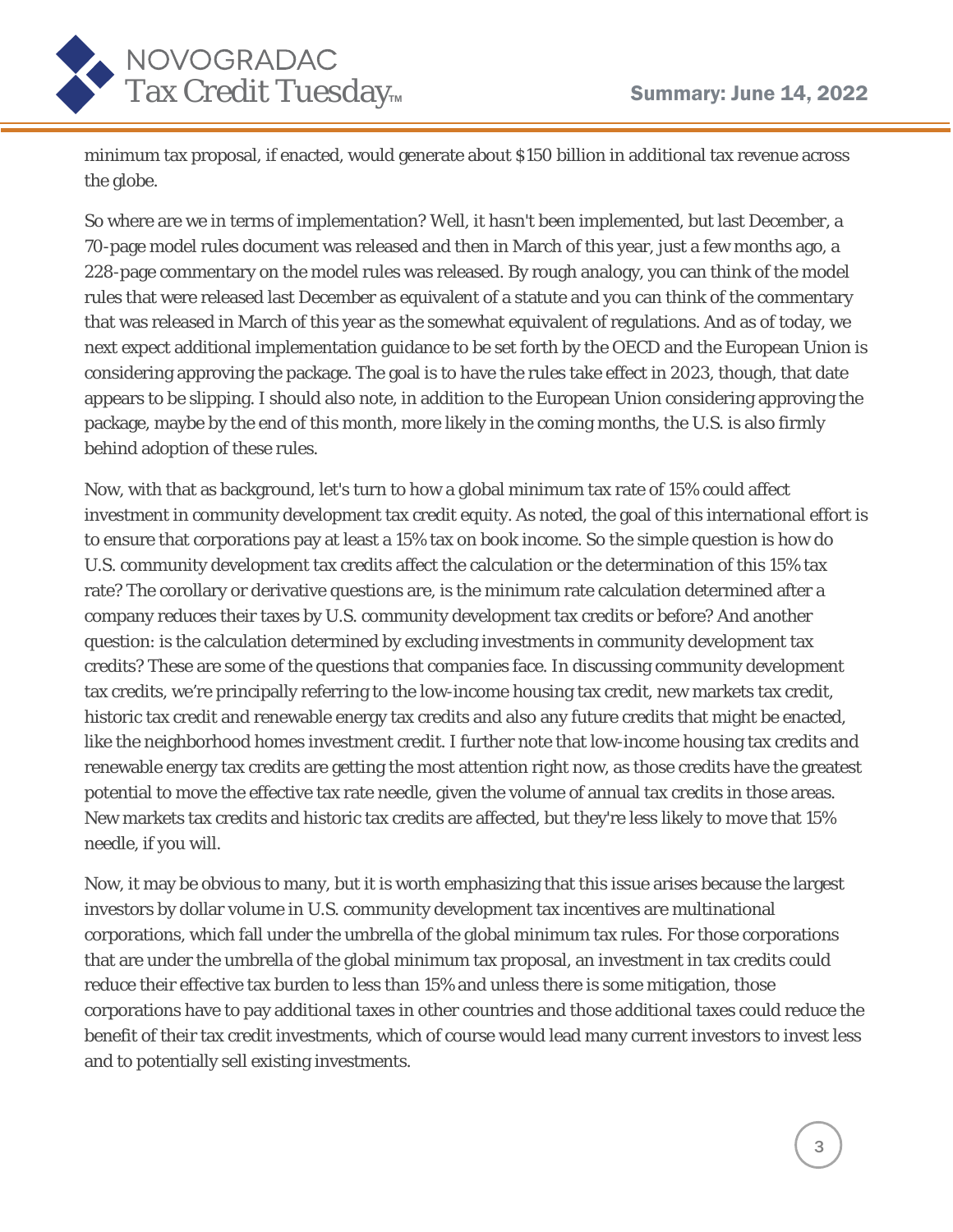

This issue is one that we at Novogradac have been tracking for a while. When we reached out to the Biden administration last year to inquire as to whether U.S. community development tax credits would offset the proposed domestic minimum tax as well as this proposal global minimum tax, we did consistently get a positive yes on the domestic front and a nerve-wracking, if you will, or a concerning silence on the global minimum tax. The somewhat positive news now is that many stakeholders have been tracking the issue and efforts to address the issue have ramped up after the rules document was released last December, along with the equivalent of the regulations that were released in March. Many participants have been working with the U.S. Department of the Treasury to try to find a way to retain the value of tax credits for international investors. Novogradac is among those organizations working to find ways to mitigate the adverse effects and my partner, Brad Elphick, who is with us on the podcast today, is the leading Novogradac's efforts on that front.

As I said earlier, Brad works out of our Atlanta office. If you've attended on of our new markets tax credit conferences, if you were there at the conference we just had in D.C. last week, you've probably met Brad. But he also works in other areas, including affordable housing. He's been a guest on Tax Credit Tuesday several times, most recently in January of this year when we talked about generally accepted accounting principles concerning tax credit equity investments. Brad is also the principal author of a white paper that Novogradac has published on the matter of the global minimum tax and tax credit equity investments. Today, Brad will join me to unpack the global minimum tax proposal and its possible effect of tax credit equity investing. We'll look at the potential problems and some potential mitigations for the tax credit equity investment issue. We'll also examine the next steps for this proposal and what listeners can do. There's a lot to talk about, and this is a complicated, important issue. So if you're ready, let's get started.

So Brad, welcome back to Tax Credit Tuesday.

[00:08:36] **Brad Elphick, CPA:** Thanks, Mike, glad to be back.

[00:08:39] **Michael Novogradac, CPA:** So in the opening, I gave a somewhat lengthy overview of the global minimum tax proposal and the potential issues for various community development incentives. If the global minimum tax proposals are adopted, tax credit investments could be deeply affected by this proposal to the negative. But as with many things, there's lots of details to work through at a better gauge the real effect. Now I did describe the issue in my introductory comments and before we move to possible approaches to mitigate the adverse consequences, I wanted to see if there's anything more that you wanted to add to my introduction to amplify or further clarify some of the challenges.

[00:09:19] **Brad Elphick, CPA:** First it was a very good overview, extremely detailed. A couple of things I would add to it is just reemphasizing the importance of the issue and as you mentioned on the tax equity markets. When most people listening to this podcast think about what impacts typically in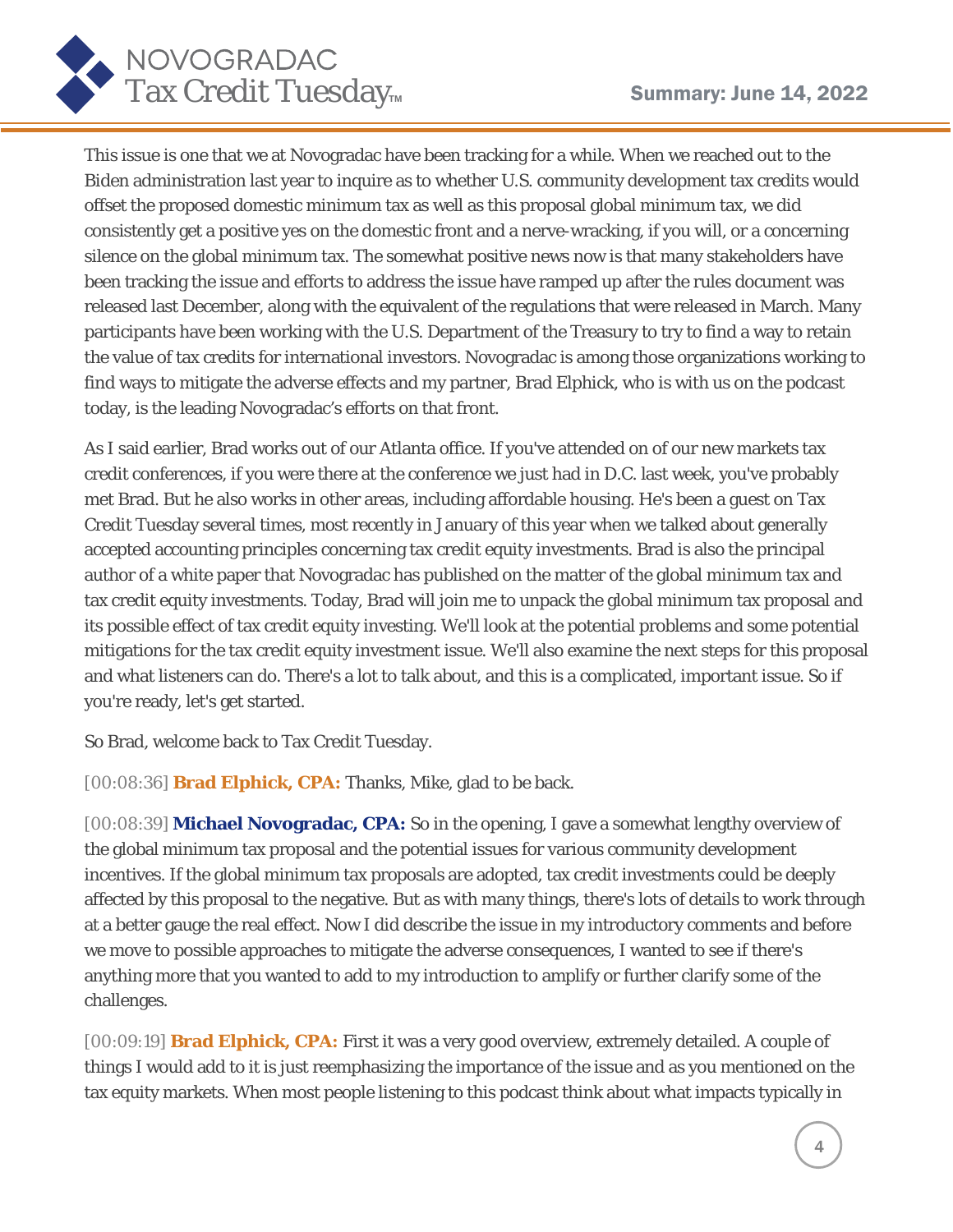

terms of price and I think that's ultimately what the largest concern here is the impact on the value of these tax credit investments that were created to incentivize investments in different types of communities. Ultimately, the concern is that if they have this reduction in the value of this tax credits, we may not see the level of investments in low-income communities and renewable energy and for other purposes as we've seen in the past. Ultimately, it's important to recognize that this could impact all of the different types of tax credit investments and so if people are wondering, why do I care? I think there's a lot to care about here and I think it's helpful that more that people understand this because it is ever evolving. Ultimately, one of the scary aspects of it–and we'll talk a little bit about it from a policy perspective–is that there's an incentive built into these model rules as you described them for companies or countries to adopt the model or the global minimum tax. And so it doesn't really matter if the U.S. adopts the global minimum tax, it will still have an impact on these multinational corporations, which is why we continue to follow this, regardless of what we may hear from time to time in terms of its likely, adoption by the U.S.

## Timing on Equity Investments

[00:10:59] **Michael Novogradac, CPA:** That's a great point about the U.S. not having to adopt compliant rules in order for U.S. tax credits equity investments to be affected. Also some will suggest that it's not supposed to take effect until 2023 or later, so it really do we really need to focus on it now? Maybe you could comment on the impact these rules could have in the equity investment market and the timing as to when the equity investment market might respond to the potential risks here.

[00:11:23] **Brad Elphick, CPA:** Yeah, that's the big question I have. And my concern is that we are getting a lot closer to when it may start to have an impact on pricing. As we've seen in other downturns, downturns of the current economic environment and such, pricing tends to get out in front of those changes or out in front of something becoming officially adopted or officially implemented. So my concern ultimately is with uncertainty or certainty that it is negative, either of those, I think can have a downward pressure, as investors are going to be required to look internally just to plan for this. And as we know that these different tax credit investments, there's a long horizon and we're not just looking at the next six months, it's typically tax planning for a much longer period of time. I think that's my concern is related to that uncertainty and its ultimate impact. So with the implementation potentially being in 2023, maybe we can talk about that later of whether or not I actually think that's when it will happen, but as we've seen with any kind of tax changes, even domestically here in the U.S., the closer you get to the end of the tax year or even after the tax year, it becomes a lot harder to prepare for. And so there would be a significant burden, I think, as the longer that this goes and gets closer to this potential implementation here.

[00:12:52] **Michael Novogradac, CPA:** And I think it in many ways is similar to the issue we faced when Donald Trump was elected president and there was an anticipation of a lower corporate tax rate. The equity markets pretty quickly adjusted. Those credits, like the low-income housing tax credit that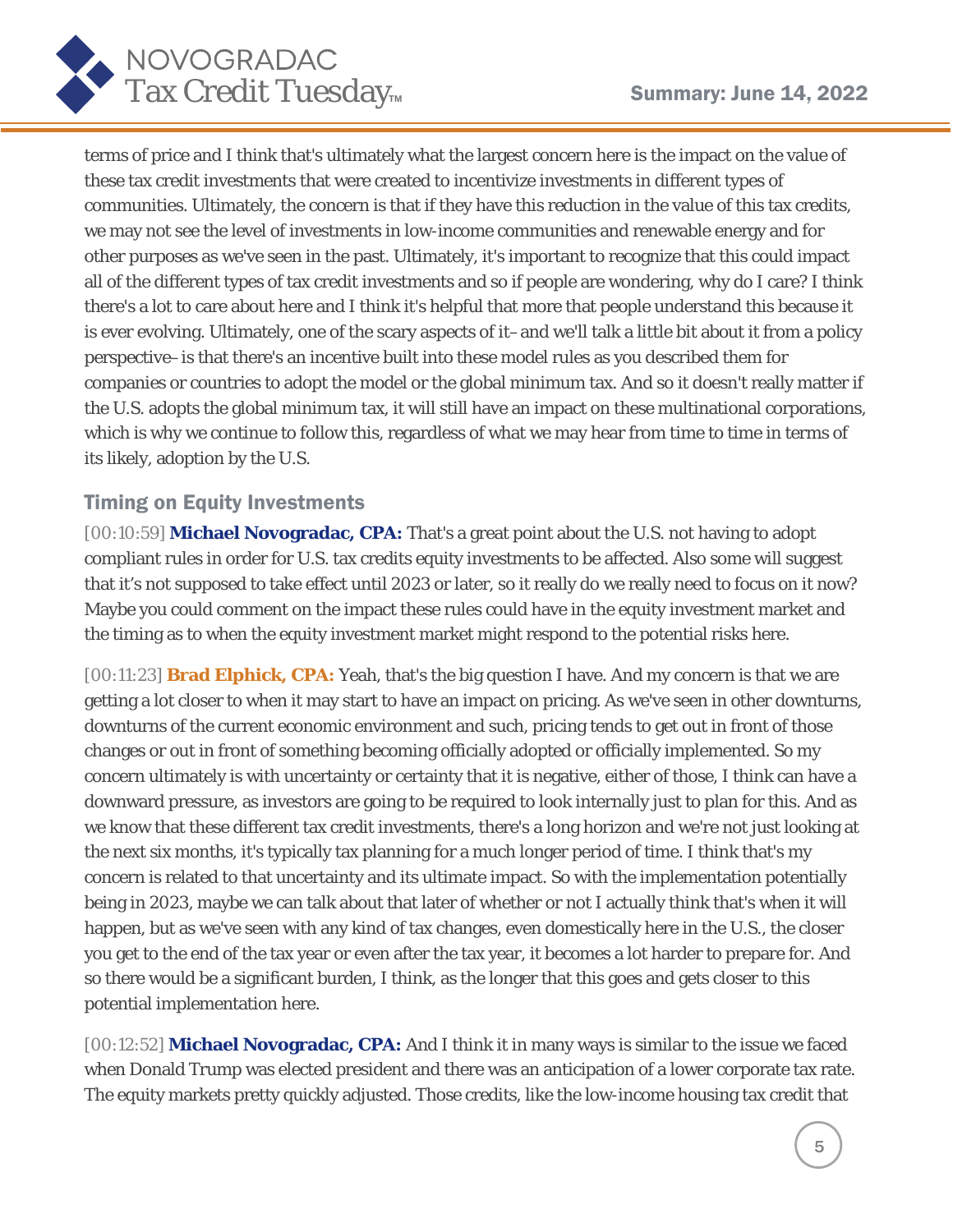

was heavily driven by the or influenced by the value of tax losses, the anticipation of a lower corporate tax rate caused investors to hedge in terms of the pricing because they didn't know what the benefit of those tax losses would be. So here, similarly, if there's a potential mitigation that companies feel they can rely on in the equity market, it's going to end up not being adversely, too dramatically adversely affected. But if there isn't a belief among corporations if there are mitigations, then you'll start seeing equity price effects well before anything is enacted. There will be more, like you say, these credits are multi-year investments for the most part and as a consequence, companies have to make multi-year estimates, so it's definitely something that we have to be out in front of, which is one of the reasons why I know that you helped draft the memo on some of these issues.

But let's now talk about some of these mitigations. There have been several possible approaches to potentially mitigate the adverse effects of a proposal of a minimum tax on U.S. tax equity investments, so if you could maybe briefly run through the handful of approaches that have been discussed in some detail publicly by different parties, including us. Then after you run through briefly a few of the approaches, we can dig into each one a little bit more detail.

## Potential Mitigating Approaches

[00:14:30] **Brad Elphick, CPA:** Sure. I think there's really three main approaches that have been explored and I put those three approaches in kind of two different buckets. One is what can Congress do and then what can the OECD do, the governing body of these models?

And so the first approach that we've discussed or have heard discussions about is the notion of refundable tax credits and whether or not in terms of those being excluded from these calculations. And we'll get into more about what refundability means, but typically our U.S. tax credits are not refundable, especially the ones that we're talking about. And so there's some concerns there about refundability. The next one is when you look at our general business credits and tax credits that we're accustomed to, a lot of times they're referred to as transferable or investible tax credits and one of the approaches is well, can we get that included or can the OECD clarify that those can be included as refundable tax credits and be treated on the same level as refundable tax credits? Now that would be one that would require most likely a change by the OECD, possibly a rule change, which would, I believe, be much harder at this point, or potentially in the form of guidance, but it's unclear at this point as to exactly how that could occur.

But then there's the third one that has probably gotten the most attention, which is an approach that looks into the rules that have been drafted and finds a way to mitigate them. This is what we commonly refer to as the equity investment exclusion approach. That would be one where, in order for these multinational corporations, these investors, to get comfortable with, would need additional guidance from the OECD.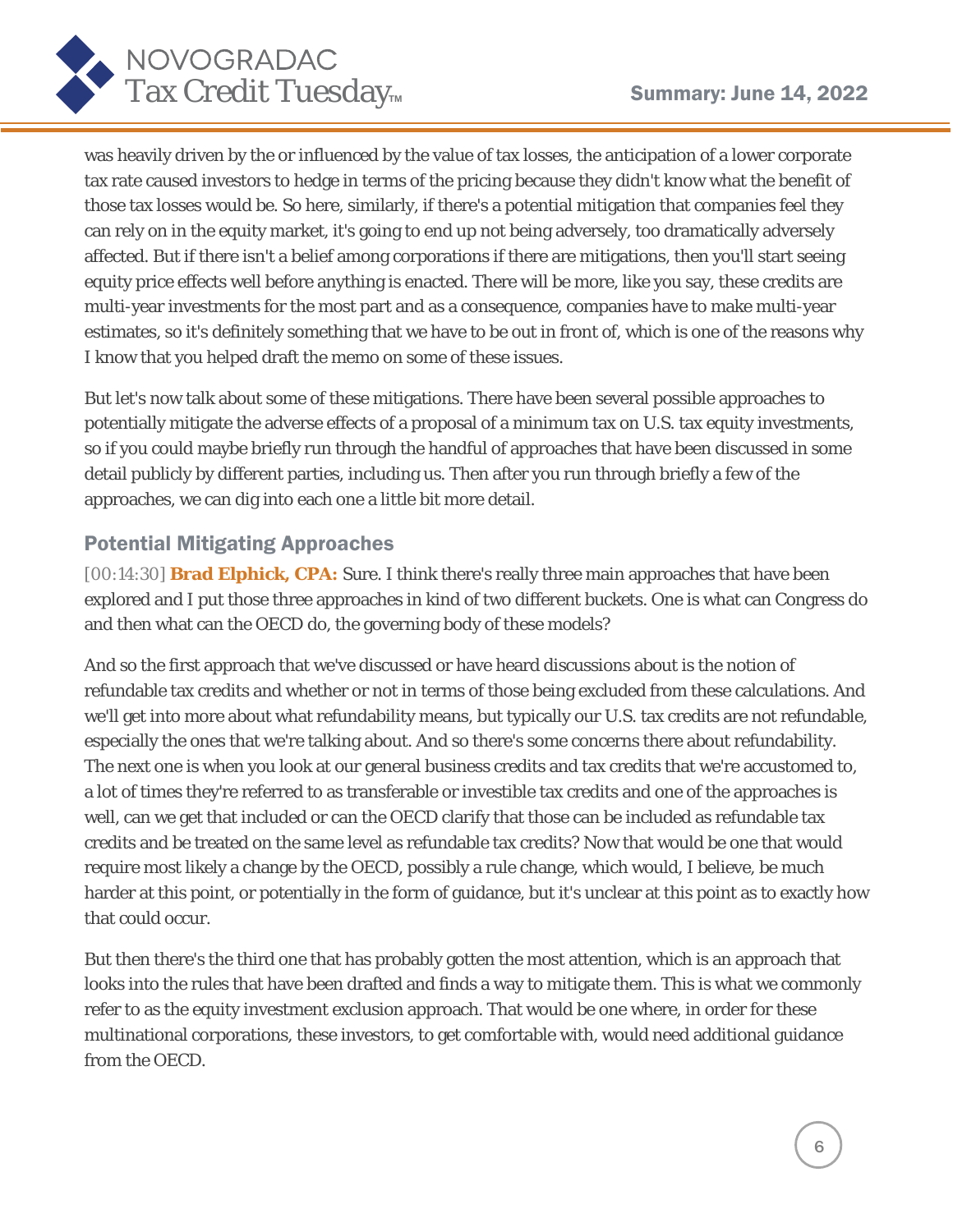

[00:16:27] **Michael Novogradac, CPA:** Brad, thank you for outlining the three broad categories: refundability, transferability as the equivalent refundability and the equity investment exclusion approach. Now let's dig into each one in a little bit more detail and let's start with the refundability option. Under this option, tax credits have to be refundable within four years and if they're refundable within four years in substance, not just in theory, then they get a more beneficial treatment in terms of the tax rate calculation. Now, as you noted in order for that to happen, legislation has to be passed in the U.S. to make these various tax credits refundable and obviously the president would then have to sign that legislation. So if you could share with the listeners how practical that option is both from a political perspective, a policy perspective and a budgetary perspective.

[00:17:28] **Brad Elphick, CPA:** I think I can say pretty confidently in terms of all three of those, it's probably the least likely. As you've alluded to, changing the current tax credits as we have them, to become refundable would be a major sea change. And trying to get Republicans and Democrats to agree on that in the current political environment–and we don't really have to get into what the current political environment is, but it's not one necessarily of a lot of bipartisan efforts. So in order to get a legislative fix of that in the future, I think from a political perspective would be very difficult. I think that if there's a lot arguments for why it would not be a favorite from a policy perspective either. There have been many discussions over the years about why the current form of tax credits is a better model than having refundable tax credits, so I think that from a policy perspective, when you talk about abuse, potential abuses and government's ability to essentially reclaim any funds that were provided through that kind of structure, I think would be a hard sell. And then if you did have refundability, refundable tax credits, that would be an immediate, additional cost to the federal government, which would I think be not insignificant and, you know, the question is the money really, even there to change these tax credits to become more refundable. So, you know, when you asked from a political policy and cost approach, if I'm putting them on a spectrum, I'm putting them on the end of least likely to occur.

[00:19:10] **Michael Novogradac, CPA:** I certainly agree with that, as our listeners probably could tell the way I framed the question. I will also note that initially Treasury and the White House's response was to go down the refundability approach and for the reasons that you outlined and I outlined in my question, it wasn't a very pragmatic answer. I will note in terms of the policy behind refundability, there's definitely a large support for creating a refundability aspect for say renewable energy tax credits, and you know, we at Novogradac are supportive of those efforts, but when we talk about the policy benefits of refundability or lack of refundability across all tax credits, that's a more challenging question and certainly one that ought to be–the refundability question ought to be driven by policy reasons and not to be driven by the fact that there's some international general business or minimum global minimum tax or some cost considerations. It ought to be policy-wise, is this the preferred option? And that should be what leads the debate, not some of these other issues, but let's go ahead.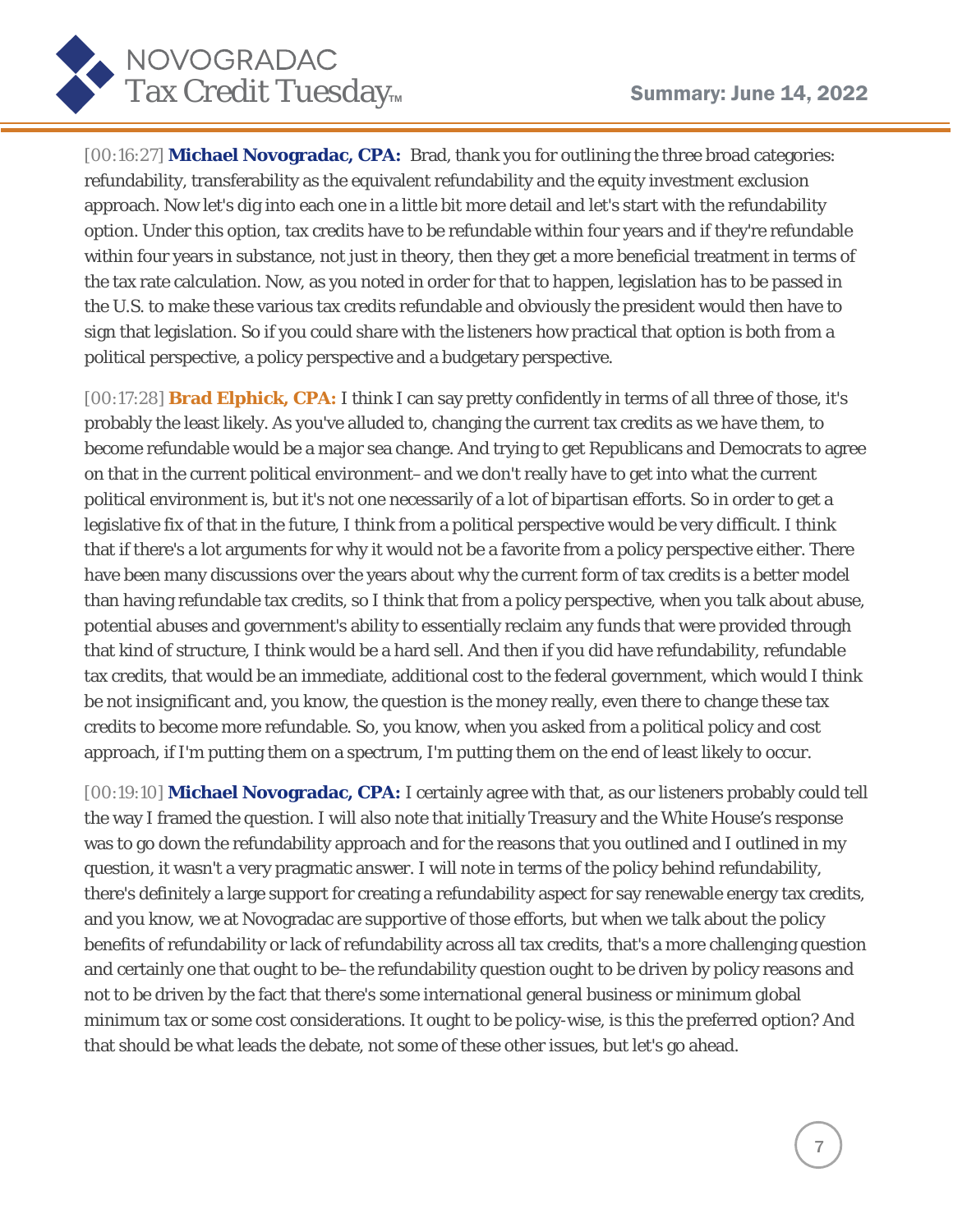

[00:20:16] **Brad Elphick, CPA:** I would just add one thing too, about the kind of political landscape and your note about that as an initial reaction was, well, let's just make them refundable since that is included in the model of rules. And I think that just highlights the level of concern that we've had for a while and the concern of how much attention has been paid to how these model rules may impact tax credits and tax equity investments. The fact that that was the first response, I think, or one of the initial responses that just shows, in my mind, some parties being late to the analysis here and again is probably why I think that from a political perspective, it's the least likely outcome.

[00:21:04] **Michael Novogradac, CPA:** And the good news is the Treasury Department now has leaned in pretty aggressively on other approaches and we're thankful for the approach that the Treasury Department is taking at this time.

So let's talk about transferability because we've talked about obviously the refundability and there is also the notion of saying, well, if refundable tax credits are treated differently and not as adversely affected as general business tax credits might be, subject to these other approaches, the fact that you have investible credits–they're not technically transferable, but they're investible–all where a party is entitled to the credits and they're able to bring in investors that in essence, give them equity, for the benefit of those tax credits as well as other tax incentives, along with an economic interest beyond the tax benefits. But that's pretty close to being refundable in the sense that they're investible and they're not technically transferable, but the economic benefits are from the standpoint of the project that needs the capital, they're getting the economic value from those incentives in terms of cash. So how practical is this notion of saying, well, we're going to get the transferability aspects of these through investability treated as equivalent to refundable.

[00:22:25] **Brad Elphick, CPA:** I would say that it is a little more likely than having Congress change the current tax credits to become refundable. However, I think when you look at these model rules that have already been published, the iron has been struck in terms of the framework. I think that there are a lot of positions that, well, if you wanted transferrable or investible credits counted the same as refundable credits, the U.S. should have negotiated them before the model rules came out, there was an opportunity. And with the notion that you have a lot of other countries that have essentially signed on to this notion of refundable credits being excluded and it may not have ever been the intention for it to include the types of tax credits that we're describing, I think it becomes a lot harder sell to get them included at this juncture. I'm not saying it's impossible, but it's a little bit harder.

[00:23:27] **Michael Novogradac, CPA:** So it's still a heavy left, but not as heavy a lift as the U.S. Congress making credits refundable. And I did want to also say for the benefit of our listeners–I should have said this at the opening–a lot of the ways you and I are describing matters from a purely technical perspective could be subject to critique, but we're grossly simplifying a lot of these issues. As a consequence, some of our language out of context could be, you could look at and say, well, that's not quite right. And we recognize that, it's just a difficult topic to address in a short forum like this. And one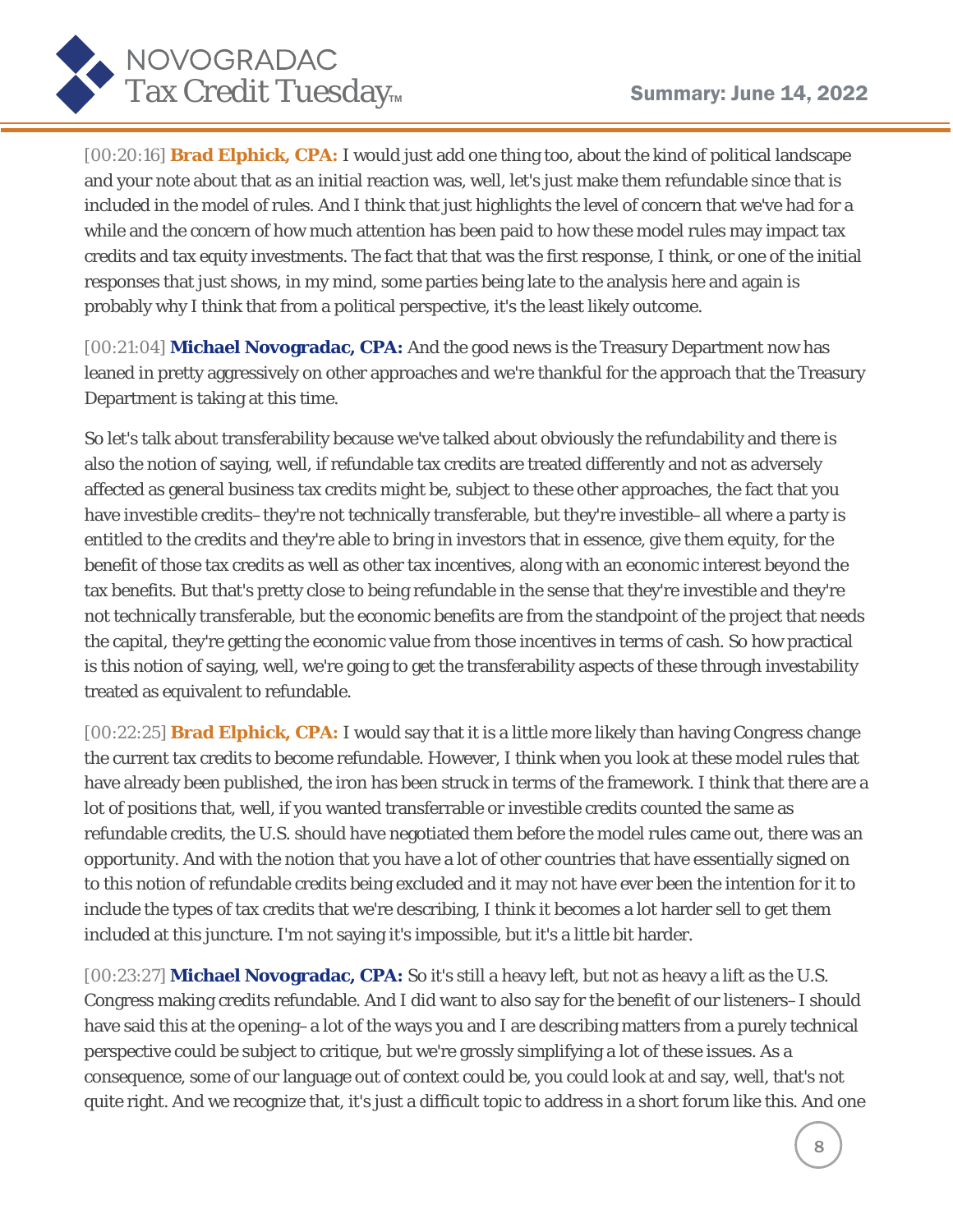



example of that, that Brad's aware as Brad just mentioned, that you would exclude qualified, refundable credits. You don't technically exclude them when you walk through the calculations as Brad knows, but it gets a more favorable treatment that sometimes you might colloquially think of it as being excluded or not as being adversely affected because of the way in which they're treated. So just know as a listener to this podcast that we're taking a lot of colloquial shortcuts and that's something that is inherent in a normal conversation versus a written conversation. And when you read our paper, you'll see a lot more of the more specific non-colloquial discussion.

## Equity Investment Exclusion Approach

So let's turn now to the sort of third option or approach that's currently getting the most attention. And I certainly don't want to say these are the only three approaches that we're covering here today and there's a lot of wood still to chop here and we don't know how these various interpretations will go. And I also don't want to suggest that the interpretations that we're discussing here are the only ways to interpret the rules. These are reasoned interpretations. They're not the only possible interpretation. And that's one of the reasons why we have a whole discussion that we're going to go into in a bit about what more we need from the OECD to build out and reinforce these interpretations or let us know that these interpretations aren't accurate so we can act accordingly. Because what's most important is that we know how every country is going to treat these investments, so we know what the impact will be for investors and that might help inform to what degree of the U.S. supports these rules as they're being expressed. So all of that as a precursor to the central topic, really, of the podcast and of the working paper that you led took the lead in drafting, Brad, is what's referred to as the equity investment exclusion option. I'll say that again, equity investment exclusion option or approach.

So Brad, if you could explain that option or approach or interpretation because really not an option in the sense that you get once again, in the sense that you get to elect, it's more an interpretation of the existing rules and how that interpretation of the existing rules could help mitigate concerns around the 15% global minimum tax.

[00:26:30] **Brad Elphick, CPA:** Of course, and I think that's exactly right. It's an interpretation that we hope at some point is affirmed in writing. But the reason why we got to this approach is because of what we just discussed about the other two approaches and how likely they may or may not be. And so when you take a dive into the model rules and the commentary, we start looking at what framework is there that we could work with to ensure that there's favorable treatment for our equity tax credit investments.

And so first just starting at the base, the foundation, I guess, for determining the effective tax rate is to look at entities' book income on a consolidated basis. And so, as entities are preparing their financial statements under a GAAP or IFRS or other acceptable methods, they would be looking at that from a consolidated entity and so when we look at investments accounted under the equity method, they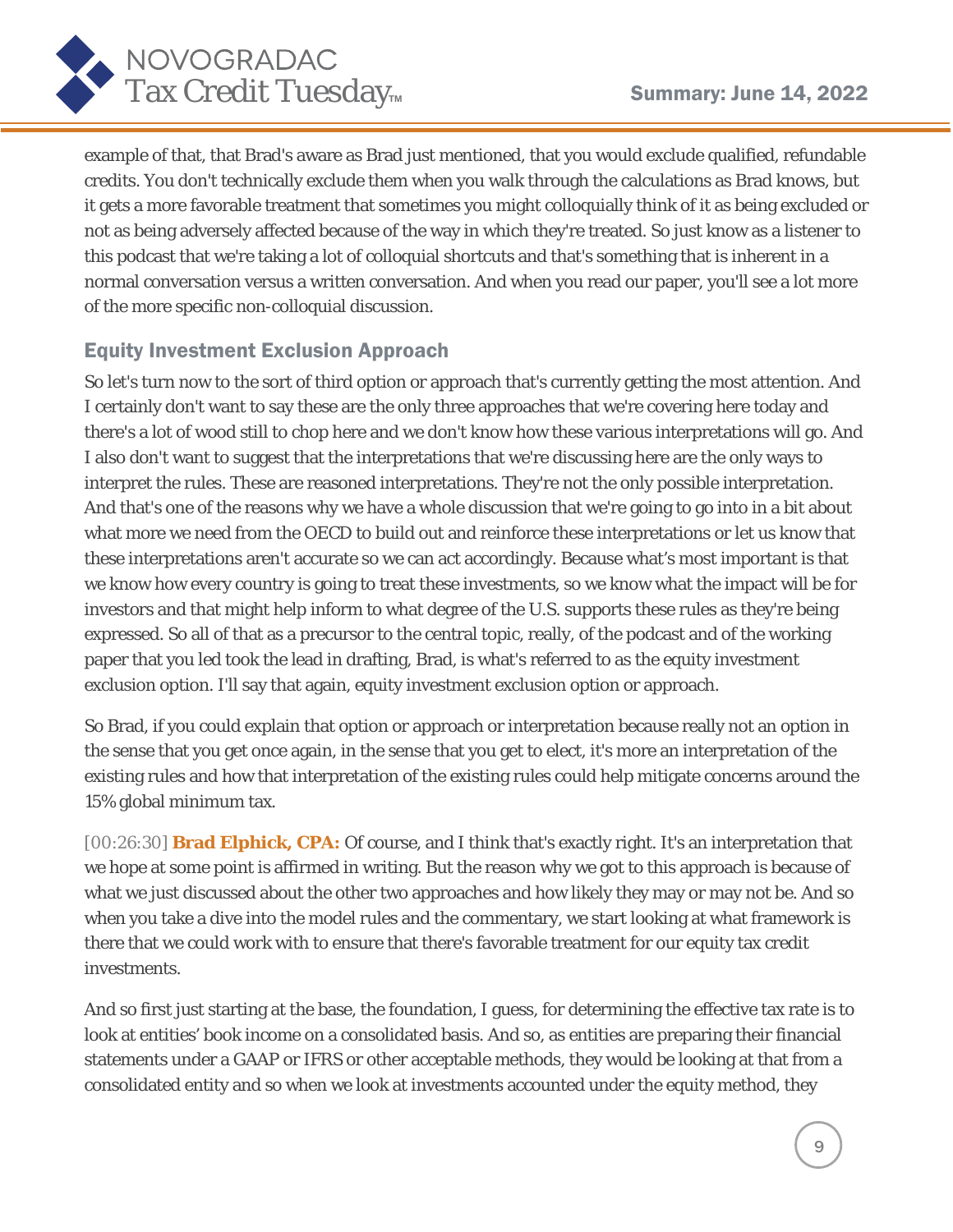

wouldn't be consolidated as we've discussed. And so when we look at the rules and the model rules and then the commentary associated with them, there is specifically exclusions of certain types of gain or loss including excluded equity gain or loss as a defined term. And this defined term, excluded equity gain or loss, is defined as profit or loss in respect of an ownership and interest included under the equity method of accounting. So that's how we get to the starting point of this equity method exclusion.

[00:28:13] **Michael Novogradac, CPA:** Just to clarify that, entities determine their 15% effective tax rate on a consolidated basis and as part of the adjustments to determine their effective tax credit consolidated investment basis, they exclude entities accounted for under the equity method because those entities are not consolidated, they're under the equity method. So maybe now you can talk about, OK, if you exclude those entities under the equity method, then presumably would you eliminate both the income and loss effects as well as the tax effects. And maybe you can build off of that.

[00:28:47] **Brad Elphick, CPA:** Right. That's part of the interpretation. That this exclusion would include the tax effects of those income and loss items. And so ultimately, as we noted in the paper, that the 15% rate would be determined before any reduction for tax credits and other tax benefits and this would protect the value of those equity investments and the tax credits. It would not have a change in the value of those tax credits even if a corporation using the equity method exclusion approach and has a tax rate below 15% would have to pay a top-up tax. There would not be a detriment to continuing to invest in tax credits because they're not ultimately the main types of investments that are reducing the overall effective tax rate. So when we look at investments in general, business tax credits, notably the ones that you described, LIHTC, renewables, historic, new markets, those are typically structured using pass-through entities such as partnerships and LLCs, and as preparers of those financial statements, they're required to evaluate whether it should be consolidated. And since these investments are typically not consolidated and are accounted for under the equity method of accounting, we get to the kind of the conclusion of our interpretation is that those equity investments would be excluded and not cause a reduction in the effective tax rate and so that's, and very briefly, as you mentioned, we go into more details in our paper that we've put together, but ultimately that's an overview of the equity method exclusion.

[00:30:34] **Michael Novogradac, CPA:** That's good. I mean, I just think of it more simply as you basically would look at those consolidated financials as they are now and you would pull out all your tax credit equity investments under this exclusion approach. As a consequence, any income or loss flowing through those equity investments would be pulled out and any tax credits or tax costs associated with those investments get pulled out as well. That's simple and it's almost like a sidecar calculation. And the beauty of that is even if what remains is still below a 15% rate such that the top-up tax is due, the economic benefit to the company of investing the tax credits is preserved. So that's one of the attractions of this approach, which as you noted is a reasonable interpretation of the rules as they stand today.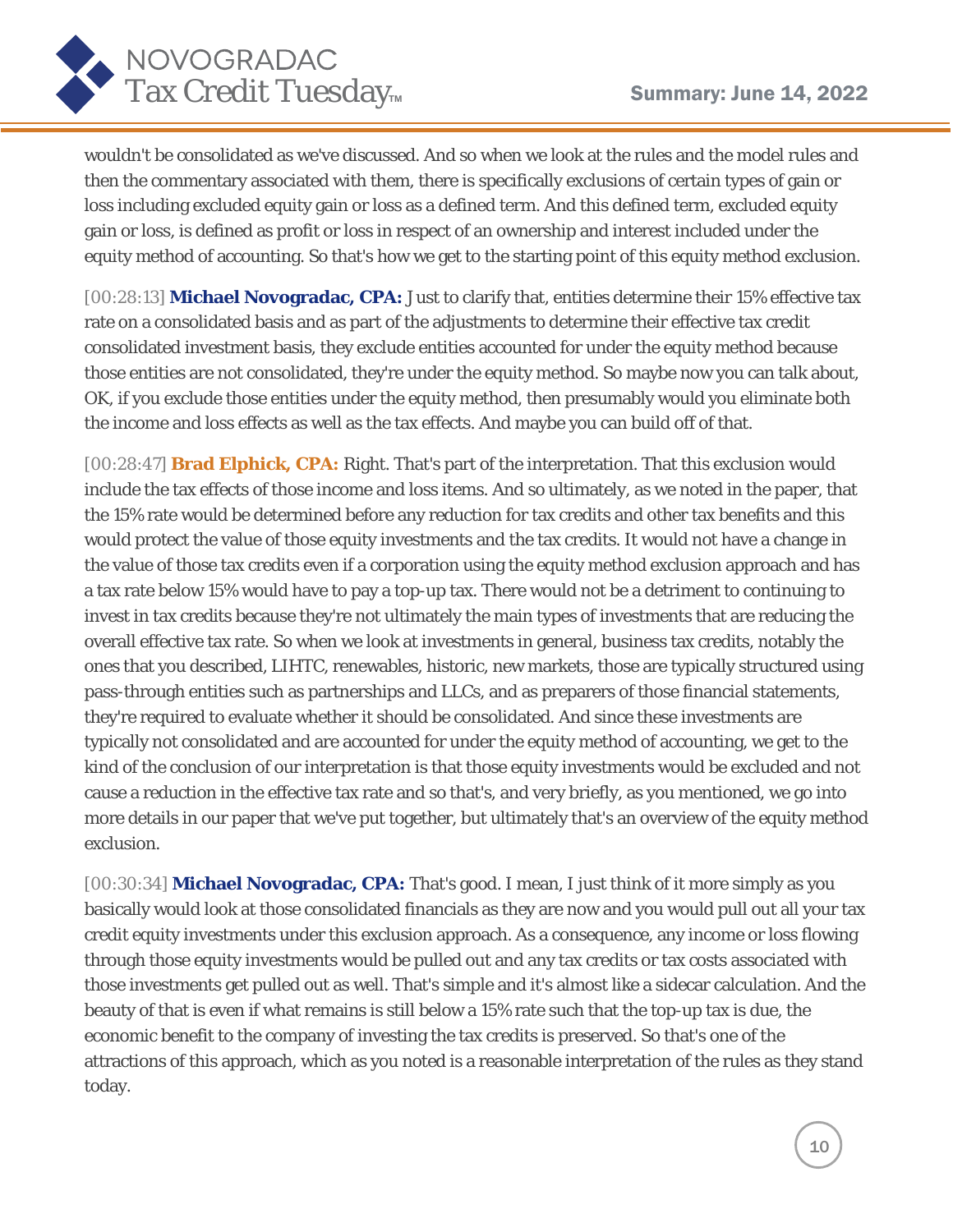

Now, there are some questions I'm sure our listeners have now when they hear about this equity method of accounting and they'll say, OK, I understand the equity method of accounting, understand that under the model rules they generally speaking get excluded. But for low-income housing tax credits, they're often accounted under this proportional amortization rule and we don't need to go through the details of how that rule works. We're going to assume the listeners know what it is. Then there's also with renewable energy credits, there's this hypothetical liquidation of book value or HLBV rules. And the questions I know that we've gotten is to what extent is proportional amortization or implementing HLBV rules, to what extent are those treated as equity method of accounting, such that they would qualify under this equity method of accounting exclusion?

## How Proportional Amortization, HLBV Are Viewed Under Equity Investment Exclusion Approach

[00:32:14] **Brad Elphick, CPA:** Sure. And I think the important thing here just to note is that both the proportional amortization method and HLBV are all codified subsets of the equity method under U.S. GAAP. And so when you go in to look at the codification of equity method, you can dive into to it and find proportional amortization in HLBV and so, as you mentioned, it's still a question of, OK, that's great. The concern is that what everyone who created the model rules and understood and intended and that's ultimately why, in addition to guidance about the equity method exclusion and getting our interpretation affirmed, it would be the best case, is also to affirm that equity method as understood under U.S. GAAP includes proportional amortization in HLBV. And so we think that there's because of them being subsets, that should be the reasoned interpretation.

### Joint Venture Rule

[00:33:18] **Michael Novogradac, CPA:** So thank you for that. And once again, I would direct our listeners to the memo that we have or the paper that we have on our website dealing with these issues. Because there has been a lot of positive commentary coming from the OECD and Treasury officials and the like with respect to these interpretations, so it does appear that many agree with this analysis. But one question that has come up, that you and I have discussed quite a bit, Brad, is what's called the joint ventures rule. The equity method exclusion approach basically takes away the equity method or the investments accounted from the equity method out of this determination of a 15% minimum tax rate. But then there's this joint venture rule that has some potential separate application to investments accounted for under the equity method. So maybe you could explain when the joint venture rule kicks in, what types of entities are subject to it, what it's intended to do and how that might apply to tax credit investing in the U.S.

[00:34:32] **Brad Elphick, CPA:** It is important to start with what is a joint venture and a joint venture is one in which an entity has 50% or greater ownership interest and rights. And the concern was, and I think the intention for the joint venture rule was, to prevent companies from shielding income from this global minimum tax by forming entities in low-tax jurisdictions and then excluding the income from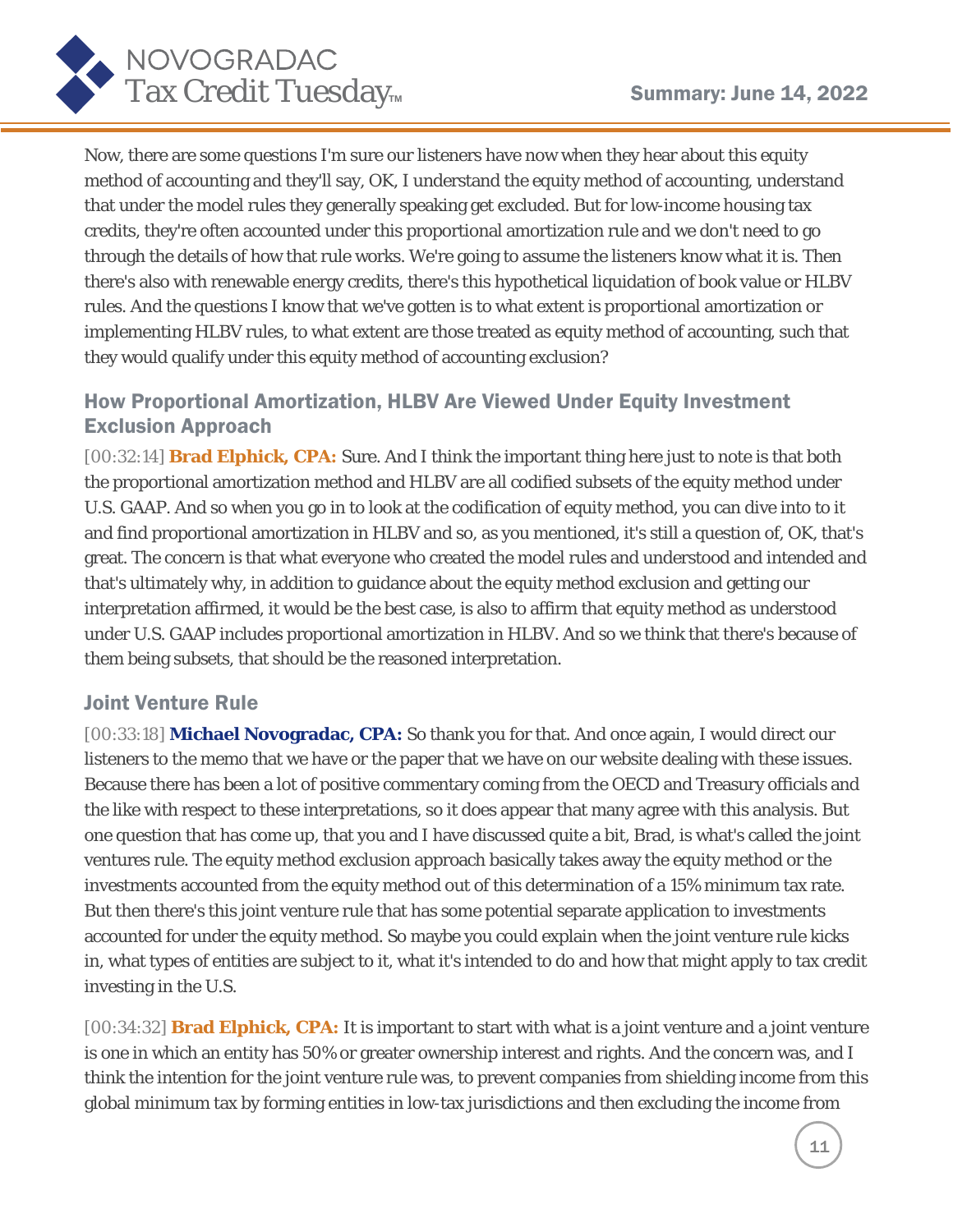

such entities under the equity method. And so when we look at that as a preventative measure, focused on companies moving their income to low-tax jurisdictions, well, we have to also look at if we have companies that are making these investments, typically at 99% or some very high percentage over 50%, would those be considered joint ventures and preclude those entities from using this equity method approach that we described?

[00:35:32] **Michael Novogradac, CPA:** Well not really preclude, they would cause the joint venture itself to be subject to the rules and they could end up so that it's not so much exclude or not excluded, it's more that there's a whole set of ways in which the global rules apply to joint ventures that cause the investor in the joint venture under the equity method to pay, to be subject to a higher a top-up tax.

But I think the key as you, as I know, you were about to say, is that the U.S. isn't considered a low-tax jurisdiction. So the joint ventures need to be operating in a low-tax jurisdiction. Even if they are joint ventures, that the general view is that since the U.S. wouldn't be considered a low-tax jurisdiction, the rules wouldn't have adverse effects and there's other analysis as well, with respect to joint venture rules. But I feel like those are probably the two keys that lead us to get past the joint venture rules and if those analysis isn't enough, there's additional backup analysis or other potential ways in which you would view this to not have an adverse effect. Is there anything to joint venture rules or should we move on?

[00:36:46] **Brad Elphick, CPA:** I think you're exactly right. I was getting to the point that after at the end of the day where the U.S. is not a low-tax jurisdiction and that's probably the most important part when we were looking at these joint ventures.

## Portfolio Shareholdings

[00:37:01] **Michael Novogradac, CPA:** So the other issue that's come up is the portfolio shareholdings. And maybe you could describe what a portfolio shareholding is and what the concern has been and then the fact that this issue probably doesn't have too dramatic an impact, irrespective of the answer.

[00:37:20] **Brad Elphick, CPA:** Sure. A portfolio shareholding is an ownership interest in an entity that carries rights to less than 10% of the profits, capital reserves or voting rights. And when simplified, I think the overall rules were intended to include anything consolidated except and exclude everything else. Like investments counted under the equity method except for when there are joint ventures as we discussed before and portfolio shareholdings. And so because of this kind of concern, similar to joint venture rule, is a notion of, well, does this somehow capture any of the types of investments that are made for tax credits? And we don't really believe that it has a large impact because if you're less than 10%, have an ownership of less than 10%, we're probably not talking about that much of the volume of transactions that are done and also the impact on the calculations that an entity would have from an investment in which they held something less than 10%. So ultimately, I think there is a question about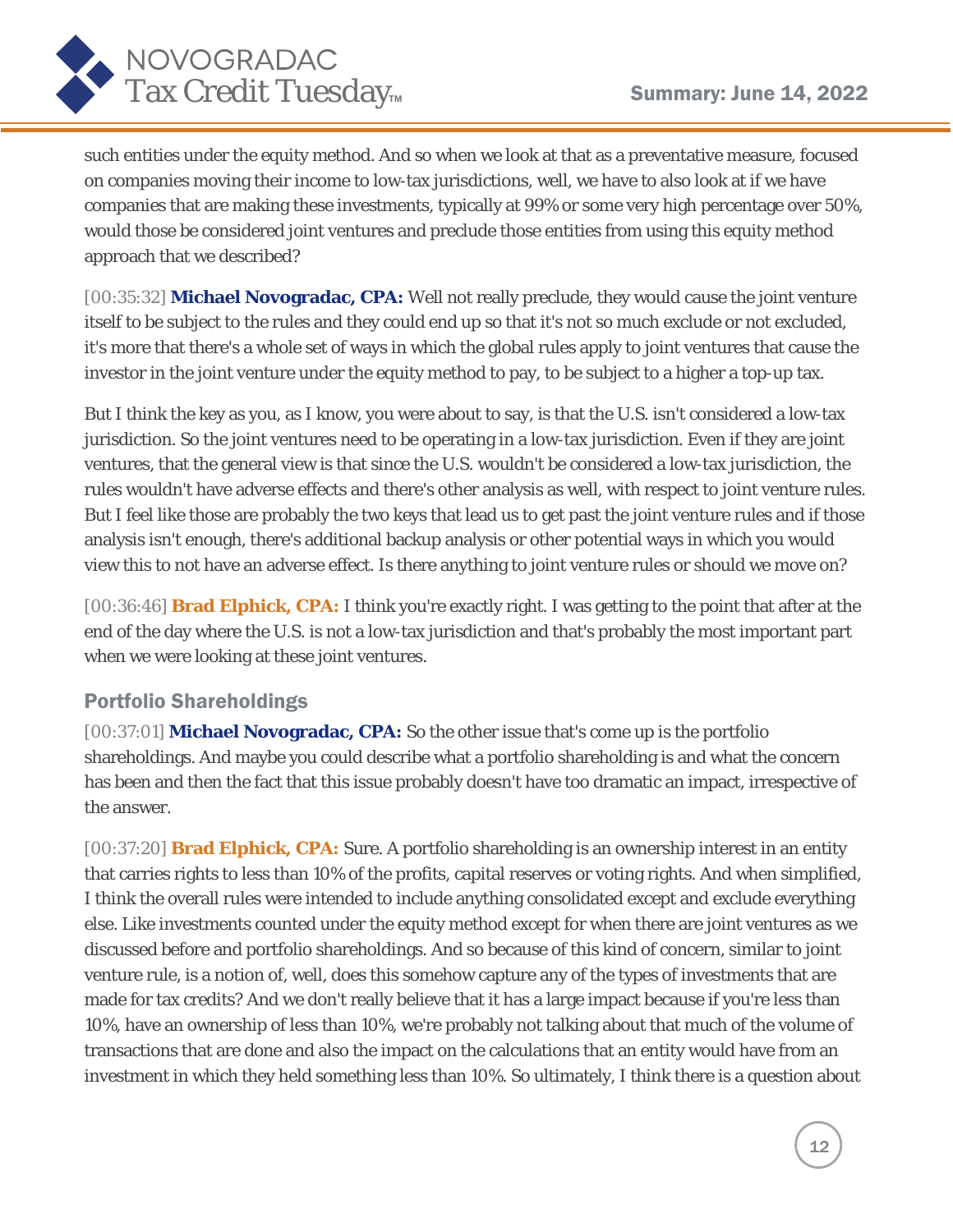

portfolio shareholdings and the ability, if you do fall under this portfolio shareholding provision, of whether of how the equity method explosion would be applied.

[00:38:51] **Michael Novogradac, CPA:** And then as you've mentioned, the key point here is that the portfolio shareholding rule kicks in when you have less than 10% of the profits, capital reserves or voting rights in a given equity investment or in a given investment, I should say that may or may not be accounted for under the equity method of accounting. We don't think it should be that significant to investors, because if you're investing at that level, it's probably not having that dramatic an impact on your effective tax rate anyway. As you noted, it's unclear to what extent, if you're accounting for under the equity method exclusion rule applies, at an initial reading, the answer is yes, whether or not a final reading yields that same answer is TBD.

So let's turn now, if I'm an investor or project sponsor and I'm concerned about how the global minimum tax might affect my ability to invest or my ability to raise tax credit equity. Maybe describe some of the next steps and I ask it in a way that says, you know, *if* I'm concerned, but I think every investor or project sponsor should be concerned, so they should be asking what are the next steps here in terms of getting mitigations to the potential adverse effects so equity investing isn't notably affected.

#### Next Steps

[00:40:08] **Brad Elphick, CPA:** Sure. And I think that if we believe that changing our tax credits to refundable tax credits or having transferable credits be the equivalent of refundable tax credits is less likely, that ultimately the next steps would be to get some kind of implementation guidance from the OECD that gives clear confirmation of these different interpretations that we've talked about. Because I think without any–and not only just clear guidance, but also that the other countries that will be adopting these model rules will interpret these approaches the same way. And if they don't agree with that, that it would be better for companies to know that now. I think that overall, obviously we would want the guidance to come out to affirm this, but one way or the other, I think it's important for us involved in raising tax credit equity and/or investing, that this guidance is known and understood. It's unclear, as you can imagine, with 130-some plus countries, there's lots of different opinions on some of these issues and when we get into the notion of how this may impact U.S. tax credits, other countries may not have had the same understanding or interpretation that we have come up with. So, the importance of countries ultimately getting on board and adopting that same interpretation is an important next step. If there is a favorable guidance, I think that will have a very positive impact in terms of the concern that investors have had on the global minimum tax and its impact on tax equity investments. So I think in our memo that we've put together, we focus a lot on that guidance that is needed, because I think that a path forward to preserving the value of these tax credit investments.

[00:42:20] **Michael Novogradac, CPA:** So I would encourage our listeners to download the working paper and we'll link to in our show notes. But if you also just Google Novogradac global minimum tax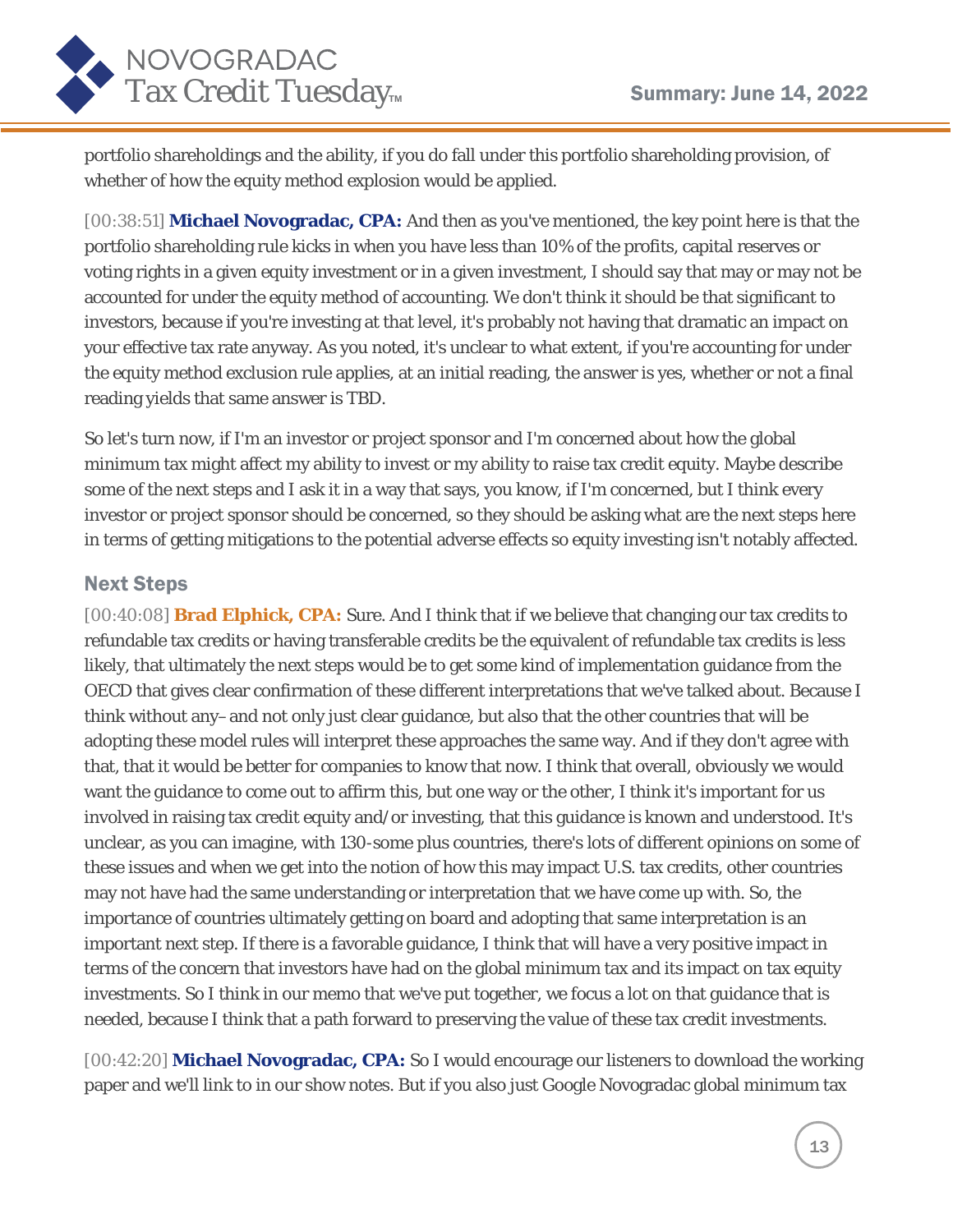

equity investments or something like that, it'll take you there. I'd encourage you to download the paper and share it with investors that you work with, syndicators that you work with that are raising money from investors that are likely to be subject to these rules if they are enacted and also share it with your members of Congress and Treasury and express your concerns. I also think, as I know that you do that, it's critical that we get very clear guidance from the OECD as to the application of this equity method exclusion analysis to U.S. community development tax credit investments. It's very important that there be clear guidance here so when this gets administered, if it does get enacted, across a sufficient number of countries, that individual countries don't start interpreting it differently. We run the risk that we get unclear guidance from the OECD and individual countries start treating this differently and then we get a few years down the road and suddenly, companies are losing some value or tax credits and it's too late for us to adopt a different rule or a different approach. So it's very important that we get this very clear understanding and one of the ways to do that is through circulating our sort of working paper so that the issues are clearly stated, the analysis is clearly stated and others can either agree and say we think this is the correct interpretation or disagree and say we don't think that this is the correct interpretation, we think this or this should be changed. So at least we're all aware of that.

[00:44:13] **Brad Elphick, CPA:** Yeah. And I think that the socialization efforts that have been taking place have borne some fruit already. When you look at the public comments that Treasury is making now versus before, there definitely appears to be a greater understanding and appreciation for the need to get that type of guidance. Then there's also been some good public comments made by the secretary of the OECD about some of the questions, which is all great, but it also needs to end up, as you said, in clear, concise guidance that leaves little room for interpretation by all of the other countries.

[00:44:53] **Michael Novogradac, CPA:** An example would be particularly attractive. So thank you for participating here today, Brad. This is probably a little bit longer podcast than we typically do, but this is an issue of such wide application and such potentially damaging effects that it's really worthy of the time that you've given it and our listeners have, those that have stayed with us for a full podcast. Before we wrap things up, I just wanted to see if there's anything else that you think you wanted to share with the listeners.

[00:45:22] **Brad Elphick, CPA:** No, I think that's it. It's an important issue. It's an ongoing issue. It's an evolving issue. Who knows? We may be getting on another podcast in a couple months to give more updates on this issue. But no, I think we've covered a lot here today in a short period of time.

[00:45:40] **Michael Novogradac, CPA:** Great. Thank you, Brad. And please do stick around Brad for our Off-Mike segment of the podcast, where I get to ask you some fun questions that aren't directly related to tax incentives and I'll provide Brad's email address in the show notes. We'll also provide a link to that document and I encourage you to reach out to Brad. If you're not already a member of our New Market Tax Credit Working Group, our GAAP Working Group or a number of other working groups that encourage you to join one of or more of our working groups as well. We're able to use some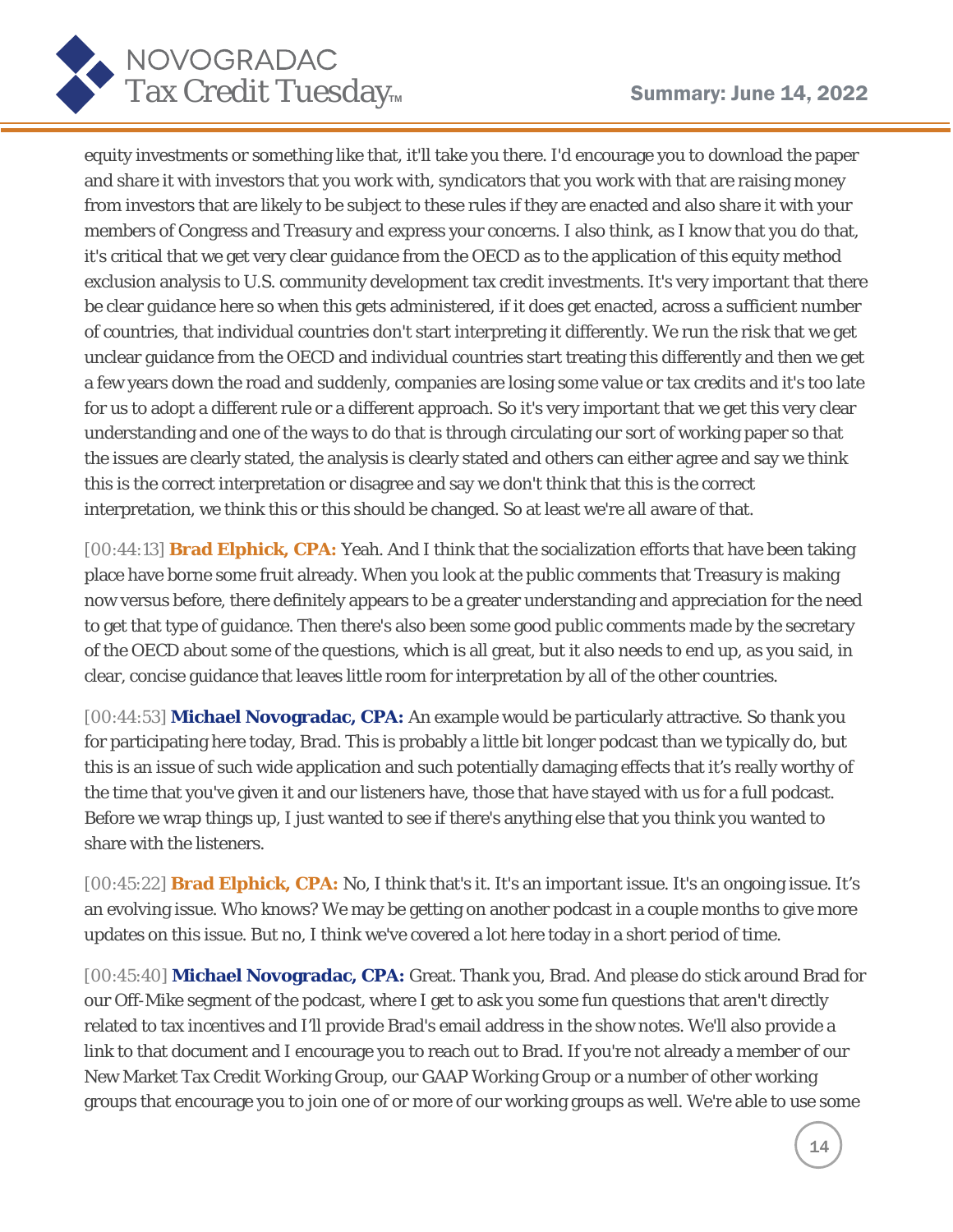

of the revenue from our working groups to help fund efforts like this one here, so any support you can provide, one of the working groups we'd appreciate it.

To our listeners, please be sure to tune into next week's episode of Tax Credit Tuesday. My partner Frank Buss from Dover, Ohio, will be here to discuss the Financial Accounting Standard Board's new lease standards that were implemented January 1 of this year. These new lease standards can have major effect on any business with an operating lease and we'll break down the consequences for different tax incentives, such as renewable energy, the new market tax credit, historic tax credits and low-income housing tax credits. So it's a podcast or want to make sure that you listen into and obviously make sure that your CFO and controller are listening into as well.

You can make sure that you're notified of that episode and each week's episode, by following or subscribing to the Tax Credit Tuesday podcast. Go to www.novoco.com/podcast to subscribe to and stream the show on our website. You can also follow or subscribe to Tax Credit Tuesday on iTunes, Spotify, Google Podcast, Stitcher, and Radio Public.

#### Off-Mike Section

Now I'm pleased to reach our Off-Mike section, where listeners can get some off-topic advice and words of wisdom from our podcast guests. So Brad, I'll start with this podcast being a great example of the need to stay aware of changes in your field. So I thought I'd ask you, beyond the Tax Credit Tuesday podcast, how do you keep updated on what's happening and what's changing in areas that you work?

[00:47:41] **Brad Elphick, CPA:** Well, you took the words right out of my mouth, I said Tax Credit Tuesdays. But I'm fortunate to be in a field, in a business that focuses on the ever-changing landscape. And I think that I get a lot of my information obviously from what our efforts are in the policy space and in the technical tax and audit space. But I am online a lot on various news sources and just trying to absorb as much as I can. I never feel like I'm all the way there and that's the great thing about what we do is that you never get all the way there and just as soon as you think you are there, it changes. That's what the topic of today's podcast was about is something that could possibly change and negatively impact. And so what I have seen is the importance of staying on top of it because it's very easy to get left behind or it's very easy to not realize how something may impact and be able to plan accordingly for it. So, I don't know that I have necessarily one source to keep updated. And I think that there's a lot of good information out there and lots of various opinions on information that I try to draw from.

[00:49:02] **Michael Novogradac, CPA:** No, that's all I have very good. I also use Twitter and I have a very limited number of feeds that I follow. So I find Twitter can be a way of getting some pretty targeted information areas of your practice, if you curate well, who you follow very well. If you don't, it's not quite as useful. So concerning your job, what do you know now that you didn't know 10 years ago, but wish you knew 10 years ago?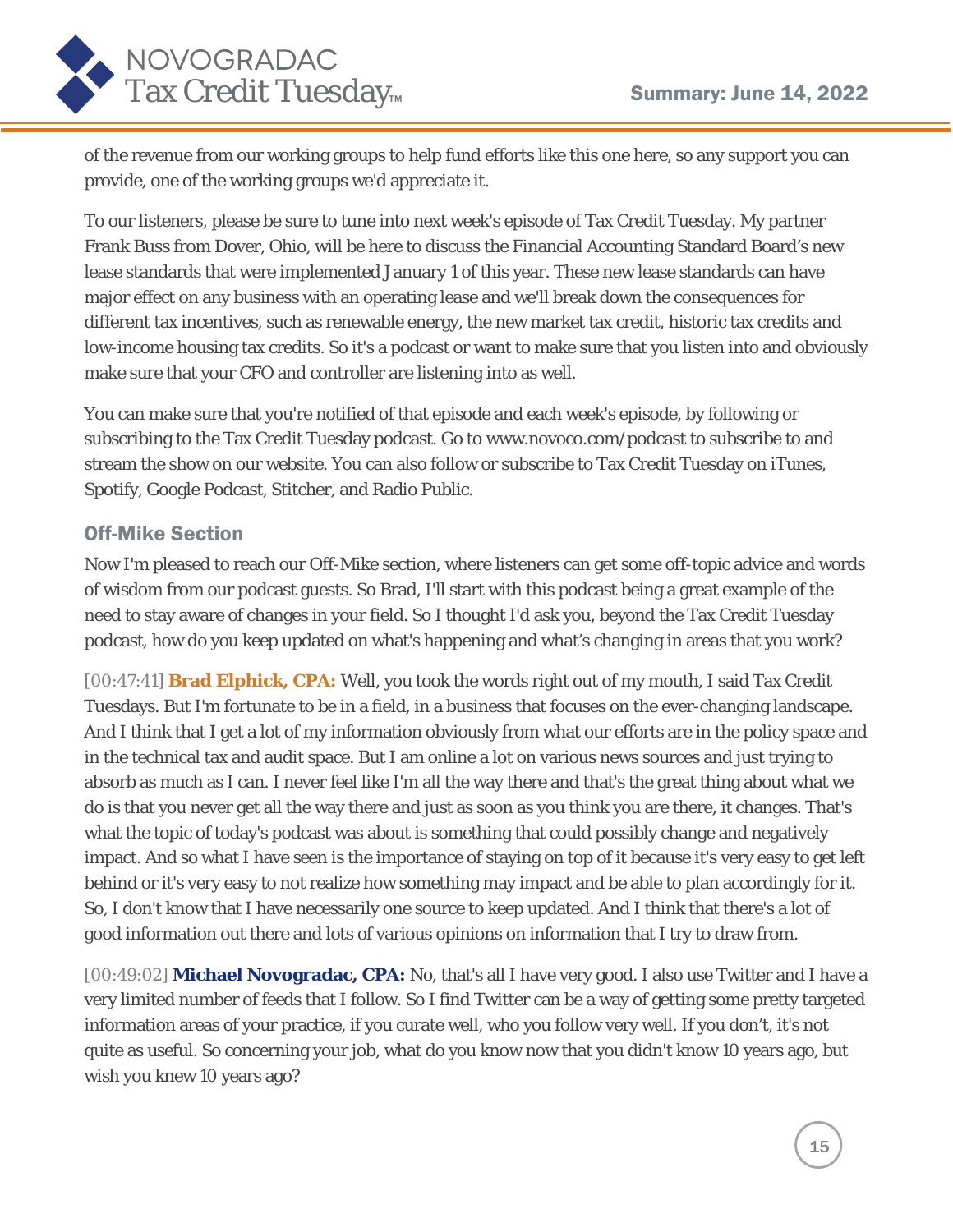

[00:49:33] **Brad Elphick, CPA:** You know, I think that's a hard one. I think I might've said something to this effect on one of our other Off-Mike sections. I think every year I get a greater and greater appreciation for relationships, especially professionally. It's very easy to say that accountants aren't the most extroverted people and have a hard time talking to people, but I think it's definitely an important part of what we do and being able to convey difficult topics, but also to develop working relationships. I think that when trying to grow my business and my expertise, I tend to get those from those who I have closer relationships with. And so that's why you do see me at a lot of conferences and visiting lots of clients because I am trying to cultivate and maintain relationships, but obviously it's a very important task to pick in your personal life too. And, I think finding a balance so that you don't sacrifice personal relationships because of your professional desires or vice versa, I think is something that I probably didn't have a great appreciation for 10 years ago or 20 years ago when I've been going down this path.

[00:50:41] **Michael Novogradac, CPA:** Well, certainly COVID and the lockdown enhanced one's appreciation for the value of personal non-Zoom relationships.

[00:50:50] **Brad Elphick, CPA:** I miss everybody in person. It was good at seeing so many people this last week in D.C. for our new markets conference.

[00:51:00] **Michael Novogradac, CPA:** Yes, it was. So the third and sort of final question I wanted to ask you is, now that we're nearing the midpoint of the year, in terms of like goal setting, a lot of people set up calendar-year goals so that would mean you were getting towards the middle of the year, and it's time to be revisiting them. So how do you yourself track goals and when do you revisit them and make adjustments? Tell me a bit about how goals play in your life beyond lacrosse goals.

[00:51:31] **Brad Elphick, CPA:** As a partner in accounting firm, we have lots of good spreadsheets to help keep and review goals, so there's those obvious places too, but I don't necessarily focus on, OK, it's New Year's resolutions and things like that. I try to keep them a little more broad, but I try to write them down, both my personal ones and my professional ones and revisit those on a periodic basis. But I try not to get wrapped up into, OK, yes, I met it or no, I didn't meet it. I try to look at the efforts that were made and understand whether or not those efforts were focused in the right areas to meet some of my goals. And what I find is that sometimes I feel like I'm really focused, but it's in the wrong direction and revisiting those goals helps me refocus some of my energies but know that's the way I try to look at it. I'm not a list person per se. I learned a long time ago, I will never meet my goal for how many books I want to read this year. So I look at it more just from a standpoint of my efforts and my energy and where it's focused.

[00:52:41] **Michael Novogradac, CPA:** I really liked the focus on effort as opposed to outcome, because there's so much chance in the actual outcome and effort plays such a greater role and effort gives you more chances for positive outcomes, but that ensure outcomes and sometimes you can have positive outcomes purely by chance. So you don't control chance. You can control effort to put yourself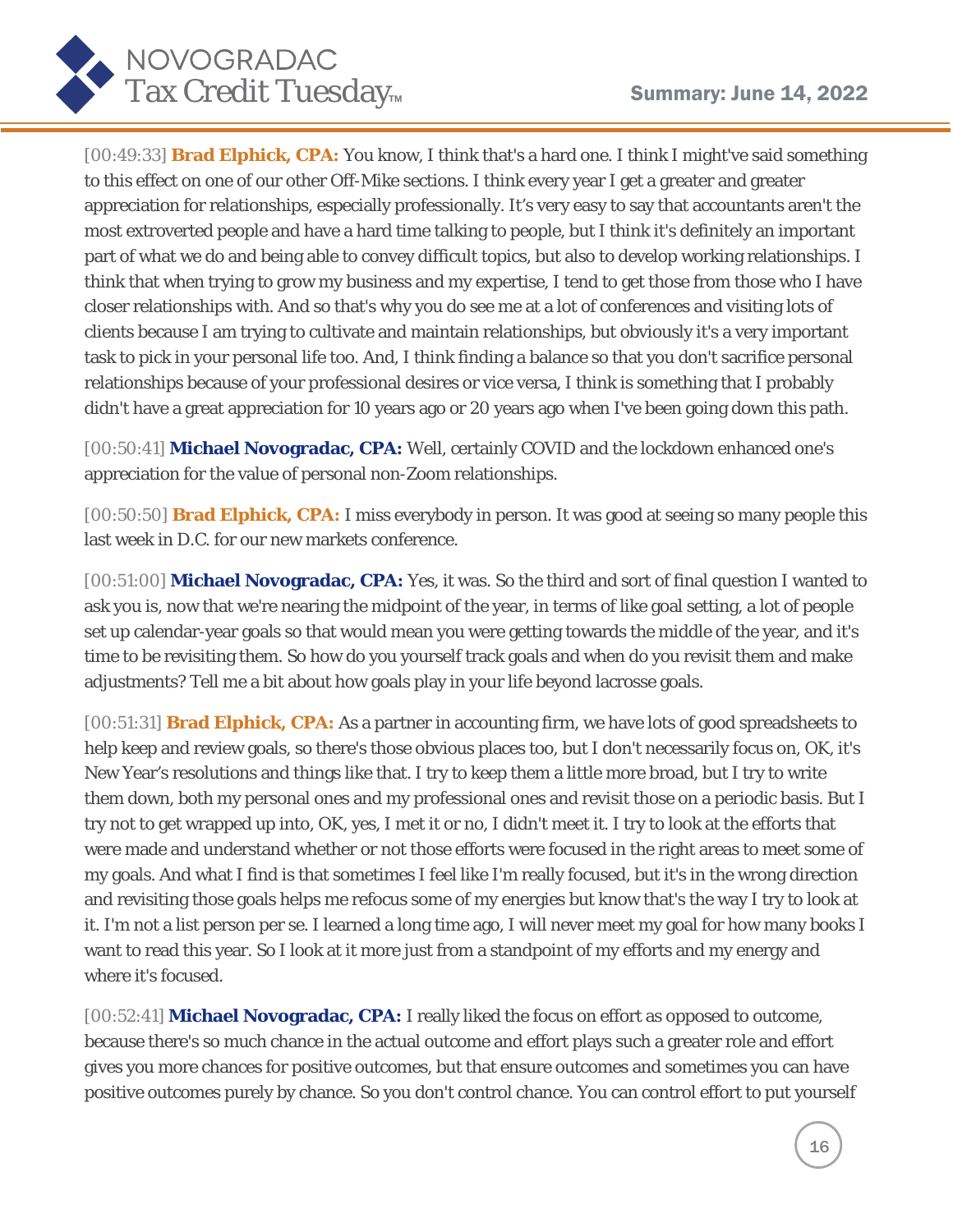

in more opportunities to be lucky. But I really liked that on effort. And I know as a parent, we always, Barbara and I always focused on encouraging our children to put forth the effort and try to be more models and encouragers of effort as opposed to outcome. Because the effort was within their control, the outcome wasn't always within their control. So that definitely was a parenting strategy as opposed to my own goal-setting strategy. So we're on the same page there.

[00:53:44] **Brad Elphick, CPA:** Definitely. And I think that's a great point about our children. One of the things when both of my kids were essentially born, at that point in time, one of the things I always wanted to try to pass along to them is work ethic and effort. And it, you know, at the end of the day, as long as you're giving everything that you have, I think as you said, the outcome becomes a little less important.

[00:54:08] **Michael Novogradac, CPA:** So thank you again, Brad. And to our listeners, Mike Novogradac. Thanks for listening.